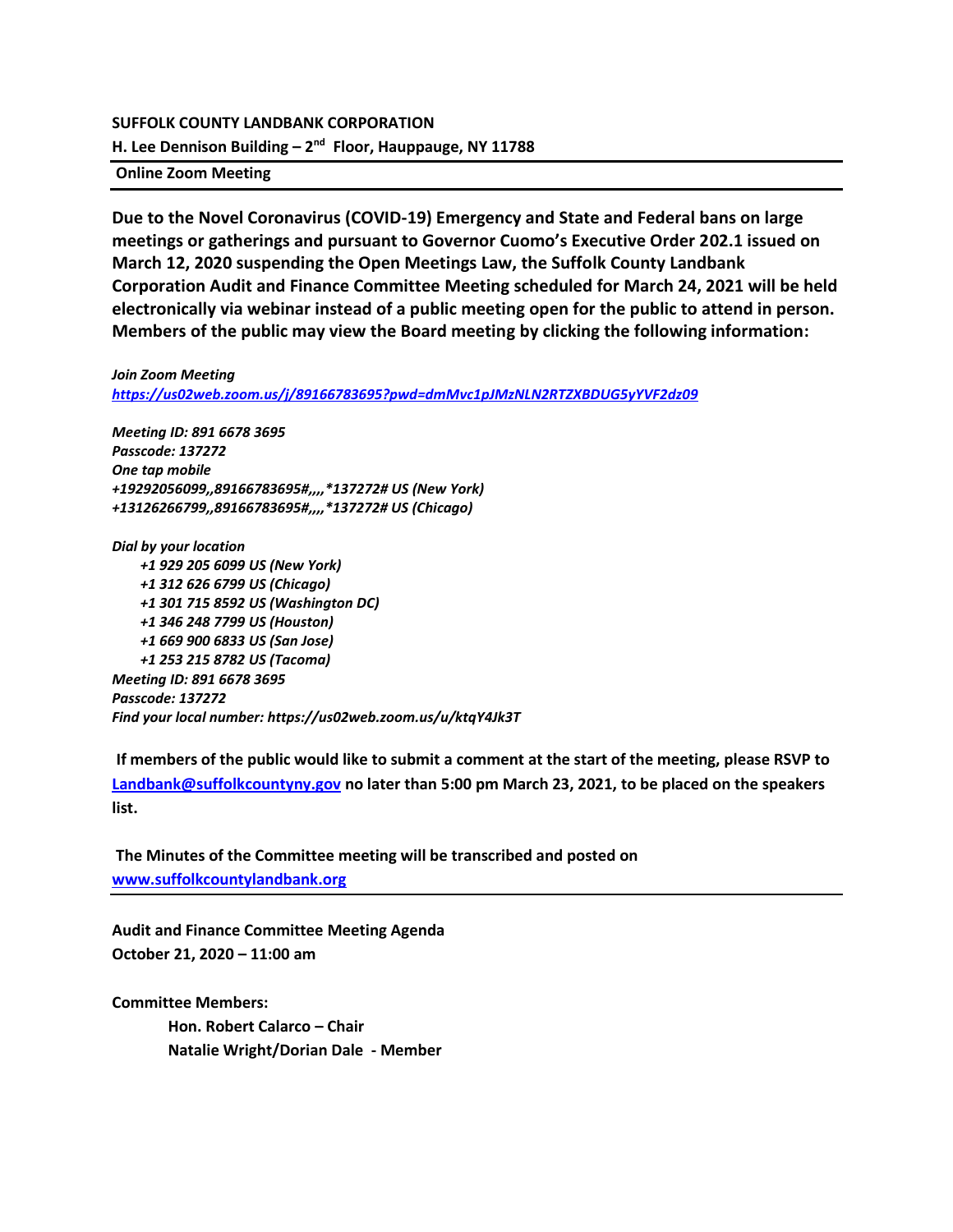- **I. Call to Order**
- **II. Public Portion**
- **III. New Business**
	- a. **Review and approve minutes:** 
		- **i. Audit and Finance Committee – October 21, 2020 Meeting (Exhibit A)**
	- b. **Presentation by Brian Petersen, PKF O'Connor Davies, Accountants and Advisors**
	- c. **Presentation by Stephanie Handel, Sheehan & Company**

# **IV. Committee Action**

- a. **Resolution 2021-05 Accepting FY2020 Financial Statements**
- **V. Old Business - None**
- **VI. Next Steps – 2021 Committee Schedule is to be determined**
- **VII. Adjourn**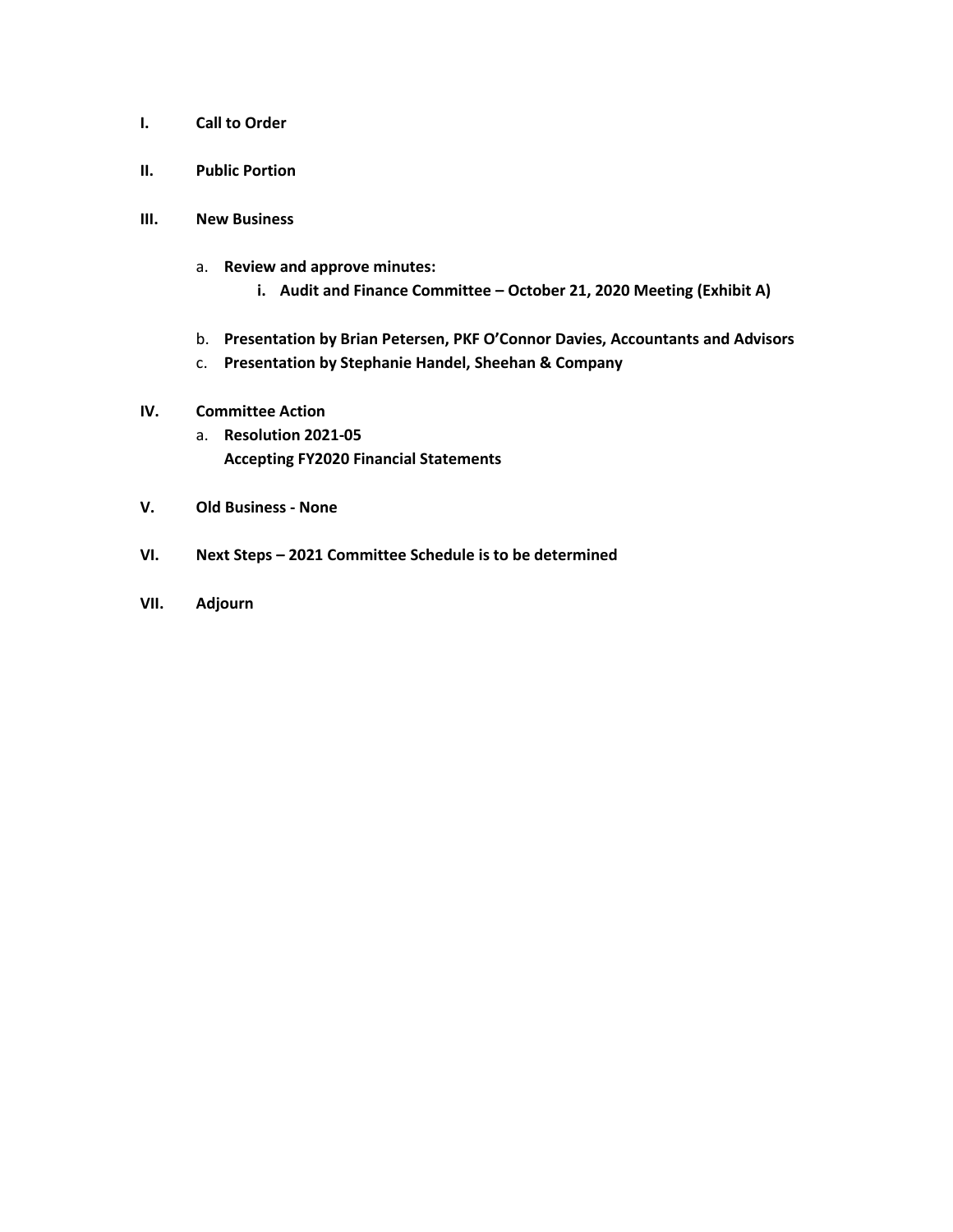# **"EXHIBIT A"**

Suffolk County Landbank Program Suffolk County Department of Economic Development and Planning H. Lee Dennison Building Hauppauge, NY 11788-0099

#### Suffolk County Landbank Audit and Finance Committee

Wednesday, October 21, 2020 at 11:30 a.m. via GoToMeeting

Verbatim Meeting Minutes

#### **Members Present:**

P.O. Robert Calarco – Chair Commissioner Natalie Wright - Member

#### **Staff Present:**

Sarah Lansdale, Executive Director and President - Suffolk County Landbank Robert Braun, Counsel - Suffolk County Landbank . Matt Kapell, Project Manager - Suffolk County Landbank Mikael Kerr, Project Coordinator - Suffolk County Landbank Brian Petersen, CPA - AVZ Certified Public Accountants Colleen Badolato - Suffolk County Landbank

### **CALL TO ORDER – 11:30 a.m.**

**P.O. Rob Calarco** : I am calling to order the Audit and Finance Committee meeting of October 21, 2020, for the Suffolk County Landbank.

**P.O. Rob Calarco**: This is the October 21, 2020 meeting of the Suffolk County Landbank Corporation Audit and Finance Committee and for the record we do have a quorum present. The notice of the meeting followed the Open Meetings Law as amended by Executive Order 202.67 allowing meetings to take place telephonically or through other similar services until November 3, 2020. In this instance, we will be using Go To Meeting and we'll be recording the entirety of the meeting. All voting on Board actions and resolutions will be done via a roll call **(Tape began here)** and we ask that all members clearly state their names when making a motion and clearly state their vote when their name is called. If the meeting unexpectedly closes for any reason, please wait one minute and then try to reconnect.

Okay, so we'll start with the Public Portion. I do not have any speakers for the public portion. Is that correct?

**Mikael Kerr**: Correct. We received no comments.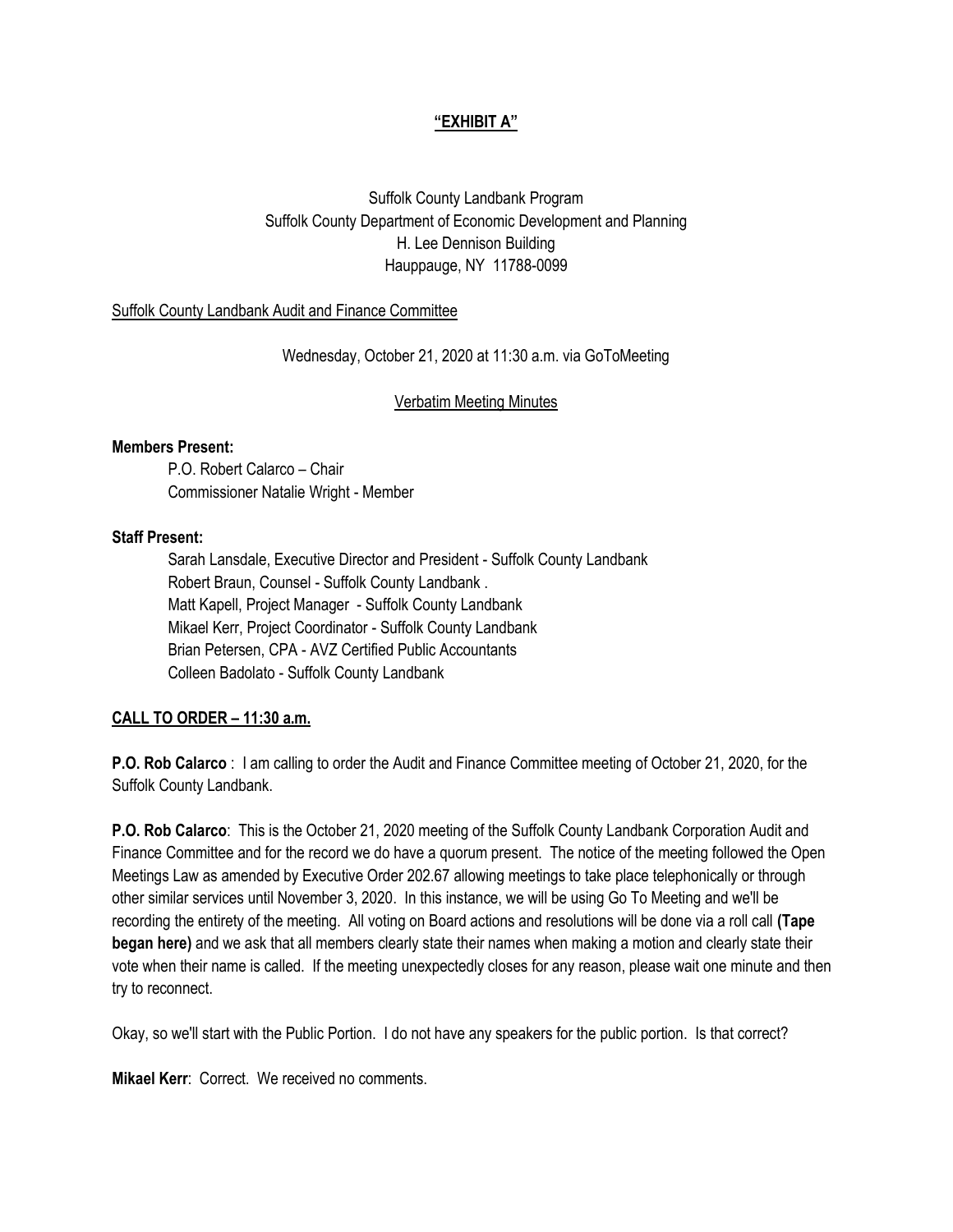**P.O. Rob Calarco**: Okay, so we will close the Public Portion and go into New Business: To Review and Approve the Minutes. Has everyone had the opportunity to review the minutes? Commissioner, it's you and I. Commissioner Wright?

# **Commissioner Natalie Wright**: Motion

**P.O. Rob Calarco**: Yes, I'll take a motion from Commissioner Wright to approve the minutes. I'll second the motion. Roll call.

# *(Roll Call by Matthew Kapell)*

**P.O. Rob Calarco**: Yes

**Commissioner Natalie Wright**: Yes

**Matthew Kapell**: Two

**P.O. Rob Calarco**: Okay. Alright our next item is we are moving into a presentation by Brian Petersen of AVZ Certified Public Accountants. Brian, go ahead.

**Brian Petersen**: Good Morning everybody. So just going over the 2021 Budget, which is what is on the agenda for today.

Starting off with the State Aid – State Aid we had originally estimated \$937,000 of funds for the 2020 year. At the end of 2020, we were only expecting \$697,000. That is a result due to COVID, which in essence, delayed a lot of the projects, which resulted in a delay of us earning those grant refundable expenditures. The good news is that the grant is being extended based off of preliminary discussions with the oversight agency for the next 6 months. So we are looking to move those unexpended grant funds into the 2021 year, which is anticipated to be around \$240,000.

Moving on to Proceeds of Sale of the Zombie Properties, we had projected \$1.1 million in sales. Again, due to COVID, we had several projected sales in our residential properties that were delayed, and we are only anticipated to end the 2020 year with \$671,000 worth of sales. For 2021, we are anticipating seven properties sales, which is estimated to result in just under \$1.6 million, which is over a \$923,000 increase. So, that's a significant increase for us and a significant revenue source for us in the 2021 year.

Miscellaneous Other Income, which is primarily investment interest income. We had projected \$39,000 of revenue for the 2020 year, because of the decrease in the interest rates, we are only actually anticipating receiving just above \$9,000. For the 2021 year, we budgeted conservatively with only \$6,000 of interest income.

Proceeds of Sale of Brownfields: We had projected \$500,000 for the 2020 year. We are anticipating \$605,000 for the 2020 year. So, we exceeded our projection. Again, that is just related to the timing of the particular projects and when we're able to get those projects closed. Out of about \$605,000, there was a portion of those proceeds that was provided to NYS DEC, as well as the County, and a portion of that also covered some of our closing costs related to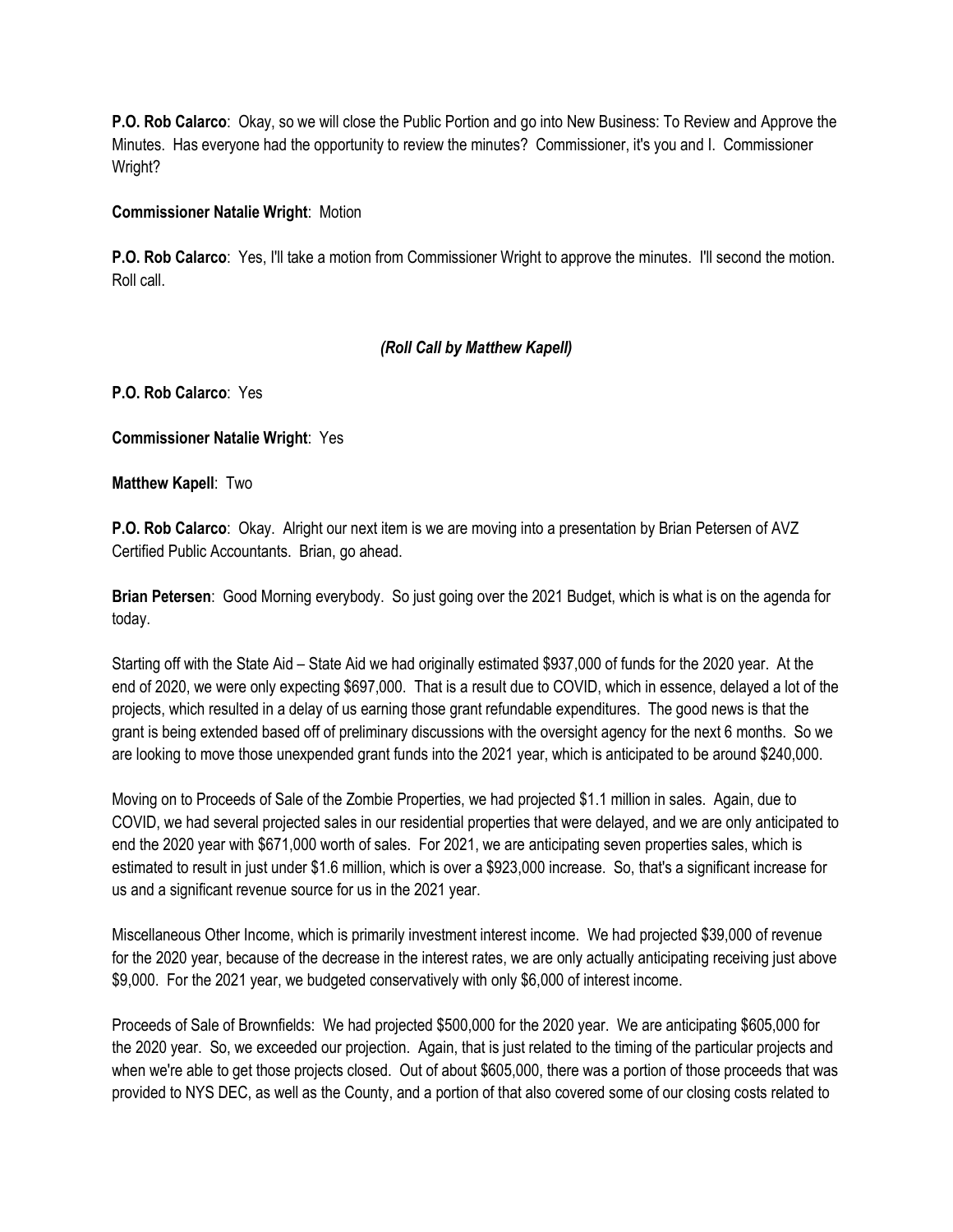those brownfields sales. So dollar in, dollar out on those particular projects. For 2021, we're looking to raise over \$1.8 million in sales for those brownfields sales related to two particular properties that we're anticipating selling in that 2021 year. That \$1.8 million, as you can see down below at the bottom of our budget is offsetting an additional \$1.8 million. So again, \$1.8 million in, \$1.8 million out to the County, Closing costs and DEC based off the MOU agreement.

Bringing you to the Expenditures: We've got Administrative/Dues/Supplies. We'd anticipated just over \$12,000 of expenditures. We're anticipating – we had budgeted over \$12,000 of expenditures. We're anticipating under budget of \$9,200.00. For the 2021 year, we are asking for a budget of just over \$12,000, and again, that's just related to an increase in additional costs in supplies and other types of marketing and mailing materials that the corporation needs.

Related to Environmental Services: We had budgeted \$172,000. We are only anticipating expending just above \$22,000 for the 2020 year, but in 2021 we're anticipating \$150,000 worth of expenditures. So our increase primarily in 2021, is due to fact that we want to do two Phase II's in that 2021 year, and we're also hoping to do approximately 15 Phase I's as well. The reason why the number in 2020 anticipation is lower than what was originally projected obviously, again, is due to COVID and delays in essence, for the project, which resulted in us not being able to do as much as we had originally anticipated.

Okay, moving on Legal/Professional/Consulting/Appraisals, as well as Accounting and Auditing were both under budget for the 2020 year and have modest increases for the 2021 year based off of contractual and other types of requirements.

Moving on for Property Acquisition, Rehab. & Maintenance: We had budgeted over \$1.6 million of expenditures for the 2020 year, and again, due to COVID, a lot of these projects were in essence delayed, as well as some additional conservative estimates as far as what some of these rehabs would be, ultimately, those costs were coming in lower. So, out of the \$1.6 million that we had budgeted, we're only anticipating in spending \$774,000, which is a significant decrease, but that being said, we also had a significant decrease in the revenues from the sales from the residential properties, so we got a nice offset there, you know, decrease in expenses, but a decrease in our revenues. So, for 2021, we're anticipating \$663,000 worth of sales (inaudible) and again that has to do with several different properties. You know, we're looking to – we had acquired six properties in 2020 and one more is expected at the end of the year. Rehab was started for six properties and we donated two. In 2021, we're expected to acquire two and finish the rehab on six properties and that's how we're coming up with that cost for that year.

Sales and Marketing – We had budgeted \$78,000. For the 2020 year, we are only anticipating \$33,000 of expenses, so under budget there. For next year, we have over \$155,000 budgeted. A majority of that has to do with the fact that along with the residential sales are related costs and marketing sales that we have to incur, as well as additional marketing costs for the brownfields, including signage and stuff like that. So, there was an increase there in that budget.

New Programs – We had anticipated \$300,000 for the 2020 year. That is based off of Board approval, and that is pending. For next year, we're looking at \$25,000 to cover a clean-up program that Management is anticipating for next year.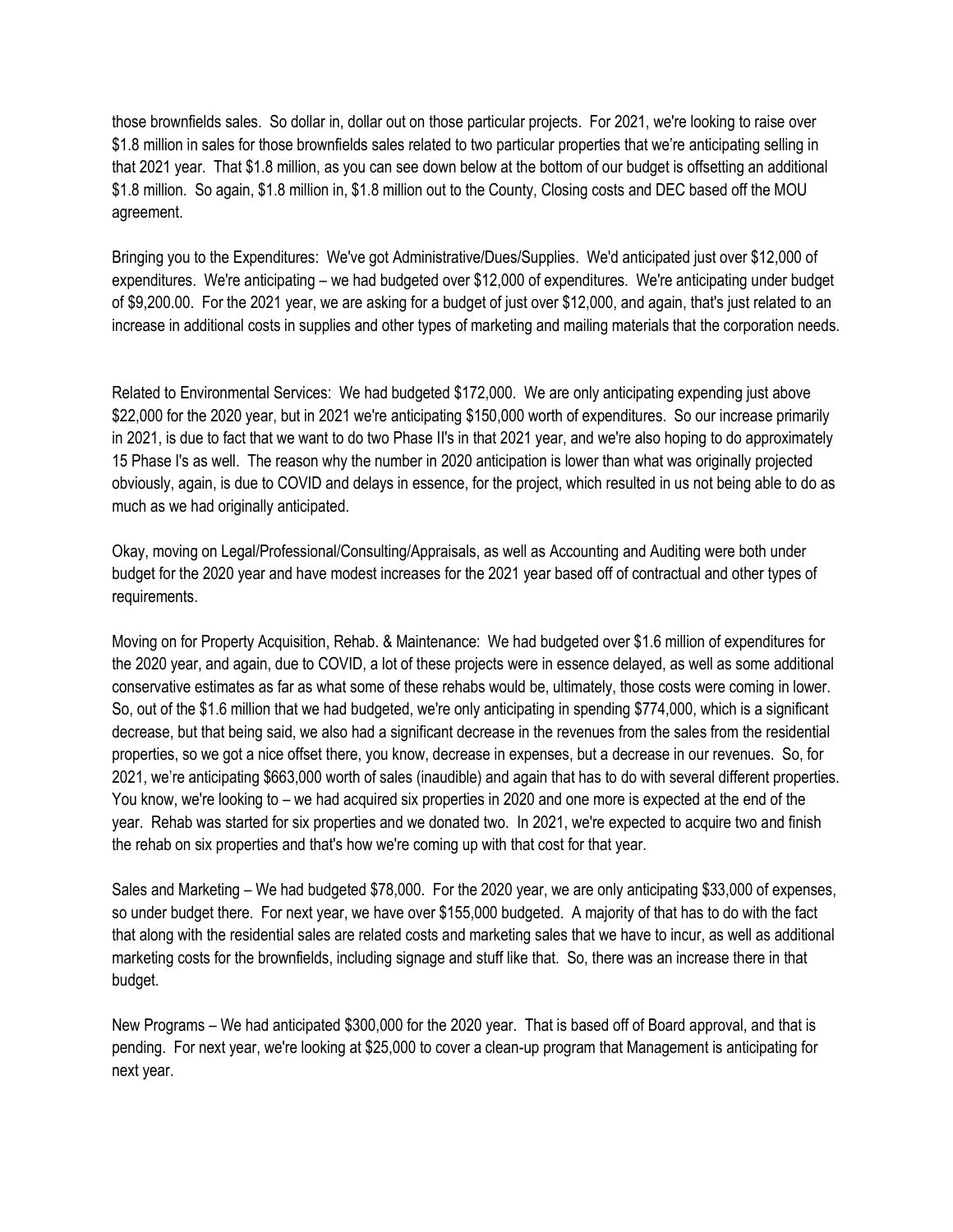Miscellaneous Other Expenditures – Again, we had budgeted \$500, we're coming in at \$685, and we're asking for \$1,000, and those are just for the small anticipated expenses.

Overall we're projecting an increase in our fund balance of over \$161,000 for the end of 2020, as well as a budgeted increase in our fund balance of over \$741,000 for the 2021 year, which should, in essence, put the corporation in a good financial position to continue the program long-term, especially with the decreases in our grant funds.

**P.O. Rob Calarco**: Okay, thank you very much, Brian. Commissioner, do you have any questions on the presentation?

**Natalie Wright**: No questions. Thanks Brian.

**P.O. Rob Calarco**: Okay, great. Thank you Mr. Petersen. Alright, then, I will, seeing as there's no questions on the presentation, we'll move right into our next item, which is Resolution No. 2020-21 Adopting Fiscal Year 2021 Budget. Commissioner would you like to make a motion to approve.

**Commissioner Natalie Wright**: Yep, I'll make a motion.

**Motion by Commissioner Wright**. I'll second the motion. Roll Call.

# *Roll Call by Matthew Kapell)*

**P.O. Rob Calarco**: Yes

**Commissioner Natalie Wright**: Yes

**Matthew Kapell**: Two

**P.O. Rob Calarco**: Okay, it is approved. We have no old business on the agenda, so next steps will be the 2021 Meeting Schedule, which will be determined pending our full Landbank Board meeting following this meeting. So, with that we are – I guess we have to take a motion from Commissioner Wright, seconded by myself to adjourn.

**Natalie Wright**: Motion to adjourn:

**P.O. Rob Calarco**: All in favor? Opposed? We are adjourned.

*Meeting adjourned at 11:40 a.m.*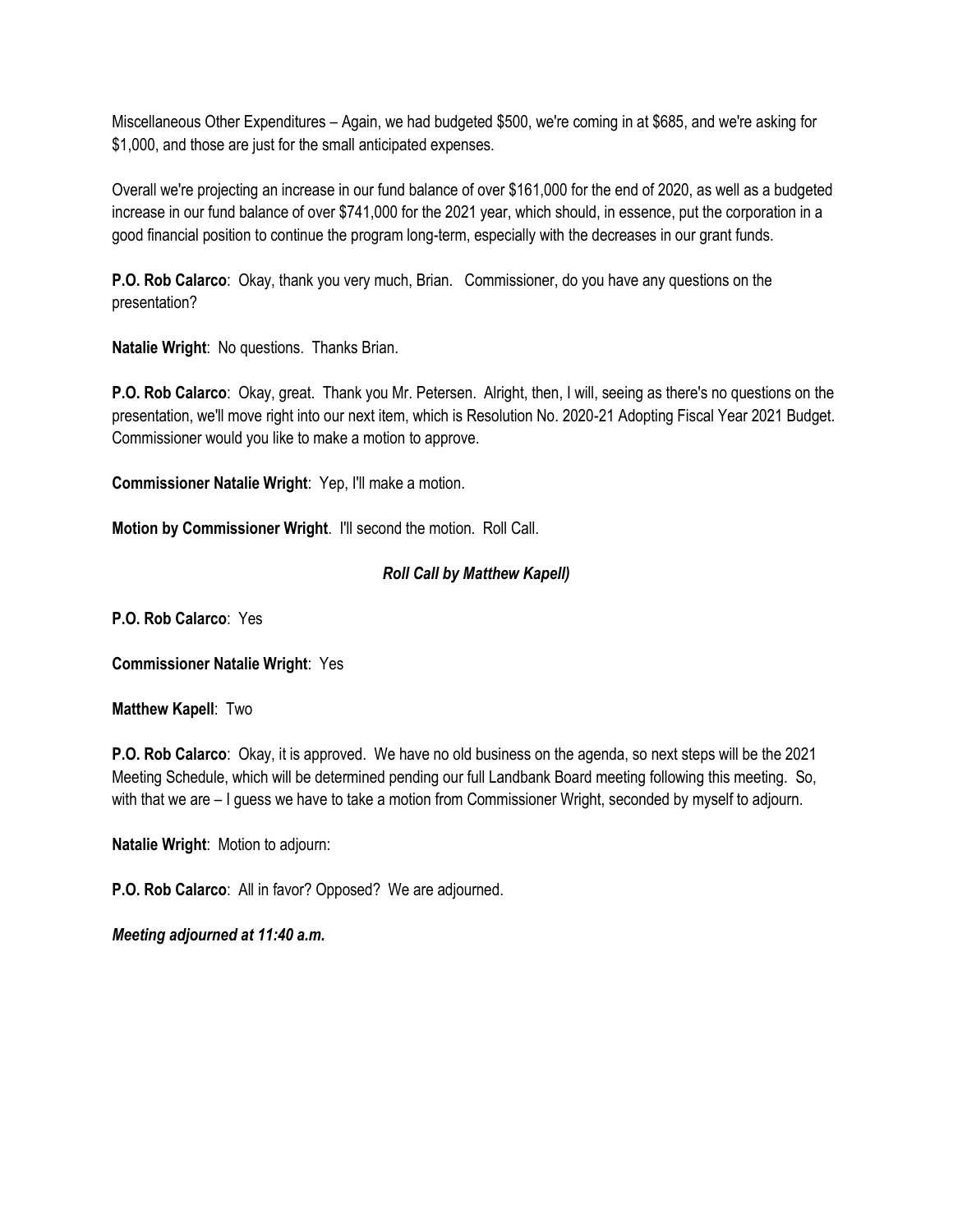**THE SUFFOLK COUNTY LANDBANK CORPORATION** H. Lee Dennison Building 100 Veterans Memorial Highway, 2<sup>nd</sup> Floor Hauppauge, NY 11788-0099

COMMITTEE ACTION: BOARD RESOLUTION # SCLBC2020-05 LAID ON THE TABLE 03/24/2021



# **RESOLUTION SCLBC # 2021-05 ACCEPTING FY2020 AUDITED FINANCIAL STATEMENTS**

**WHEREAS**, the Suffolk County Landbank Corporation's ("SCLBC") Board of Directors previously selected Sheehan and Company to perform an audit of the SCLBC's FY2020 Financial Statements; and

**WHEREAS**, the draft version of the SCLBC's FY2020 Audited Financial Statements were reviewed by the SCLBC Audit Committee on March 24, 2021; and

**WHEREAS**, the SCLBC is required to make the SCLBC's FY2020 Audited Financial Statements available to the public, as well as the New York State Authorities Budget Office and the Suffolk County Comptroller prior to the required deadline of March 31<sup>st</sup> 2021; and

**WHEREAS**, the SCLBC has provided draft copies of the SCLBC's FY2020 Audited Financial Statements for review by the full Board of Directors; now, therefore be it

**RESOLVED**, the SCLBC Board of Directors hereby accepts the SCLBC's FY2020 Audited Financial Statements.

As Secretary of the SCLBC, I, Dorian Dale, do hereby certify and declare that the foregoing is full, true and correct.

Name: Dorian Dale Assistant Secretary, Suffolk County Landbank Corporation March 24, 2021

\_\_\_\_\_\_\_\_\_\_\_\_\_\_\_\_\_\_\_\_\_\_\_\_\_\_\_\_\_\_\_